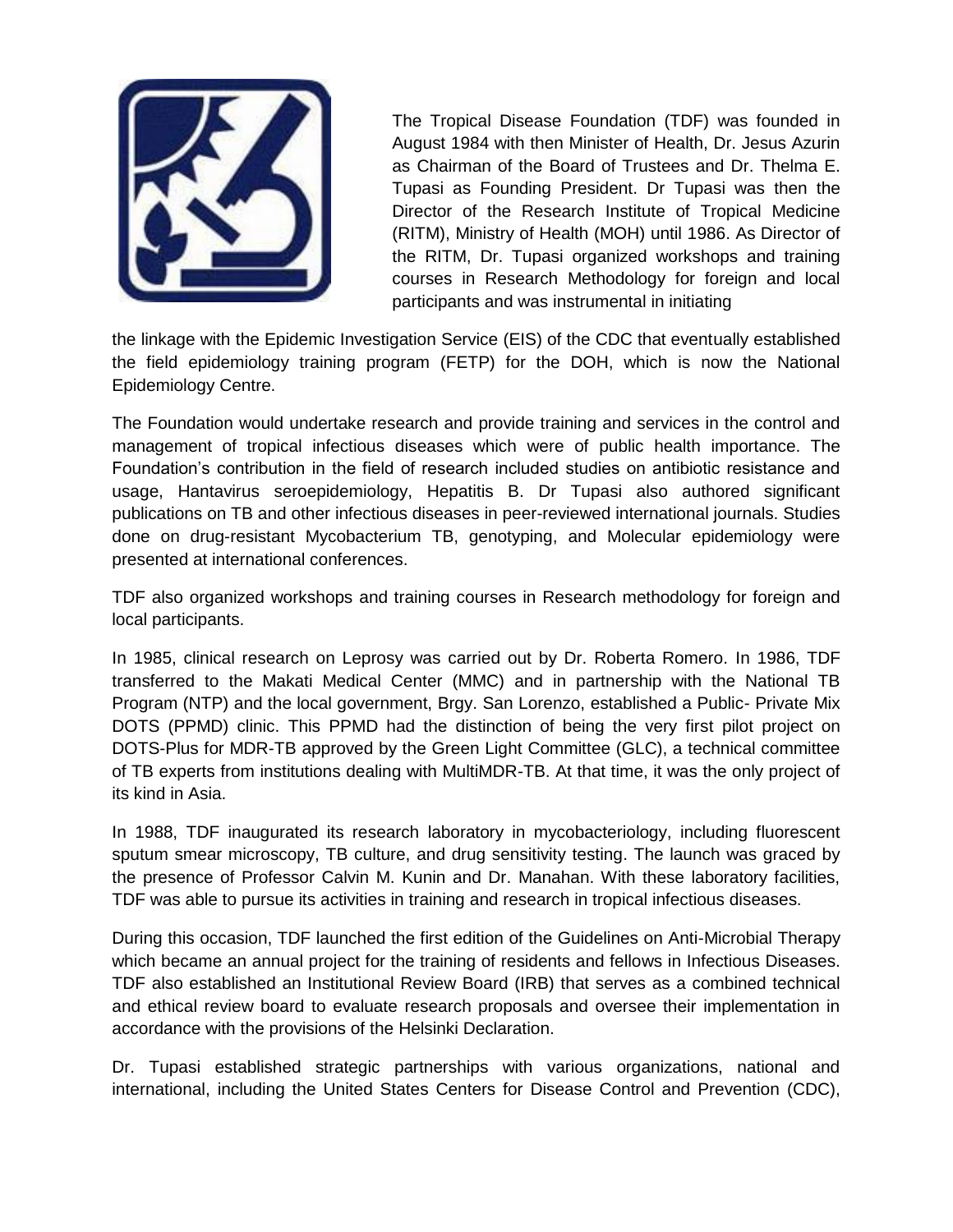Case Western Reserve University, Foundation for Innovative New Diagnostics (FIND), Korea Institute of Tuberculosis, United States Agency for International Development (USAID) and Otsuka Pharmaceutical Development and Commercialization, Inc. (Otsuka). These partnerships were essential in the clinical trials of new and rapid methods to detect TB. She was instrumental in initiating the linkage with the Epidemic Investigation Service (EIS) of the CDC that eventually established the field epidemiology training program (FETP), creating a pool of field epidemiologists for the DOH, which is now the National Epidemiology Centre.

In recognition of her work on tuberculosis, she served as the Chair of the Stop-TB Partnership Working Group on Multidrug-Resistant Tuberculosis (MDR-TB). She was also elected as a member of the Board of Directors of the Global Alliance for TB Drug Development. In 2013, Dr. Tupasi was conferred an honorary membership by the International Union Against Tuberculosis and Lung Disease for her years of work in the study and management of TB in Asia. Members of the Union help lead the institute in fulfilling its mission to bring innovation, expertise, solutions, and support in addressing health challenges in low- and middle-income populations.

## **Moving into the new Millennium**

In 1997, the Nationwide TB Prevalence Survey (NTPS) was undertaken on behalf of the Department of Health (DOH) with support from the World Bank Philippine Health Development Project. This survey was given the 2000 Outstanding Health Research Award (2000 OHRA) by the Philippine Council for Health Research and Development of the Department of Science and Technology (DOST). This marked the first time that TDF conducted a project with a nationwide reach and was the impetus to expand its work beyond laboratory-based research. It also established TDF's relevance to the country's needs as it supports the country's health programs in partnership with the Department of Health.

The survey results showed that more TB symptomatics went to private hospitals compared to public facilities which offered free diagnostic and treatment services for TB.This proved that even if DOTS was being implemented nationwide utilizing the National TB Program (NTP) infrastructure, not all TB patients availed of these services. In response to this, TDF established the Makati Medical Center –DOTS Clinic in 1999, the first Public-Private Mix DOTS (PPMD) facility, which provided free services and medication in the management of TB and Multi Drug-Resistant-TB (MDR-TB).

TDF's DOTS-Plus Pilot Clinic was the first to be approved by the World Health Organization Green Light Committee (WHO-GLC) for the management of Multi-Drug Resistant TB (MDR-TB), making it one of a few centers worldwide to receive such distinction, and the first center in Asia to do so. A satellite DOTS-Plus clinic and temporary housing facility for MDR-TB patients, Kabalikat sa Kalusugan (KASAKA), was established in collaboration with the Philippine Tuberculosis Society, Inc. at the Quezon Institute in Quezon City.

Also in 1997, TDF also conducted the Nationwide Dermatologic Diseases Prevalence Survey with support from Janssen Pharmaceuticals. Led by Dr. Roberta Romero, the survey results showed that the over-all prevalence of skin diseases was high at 27.03 per hundred persons